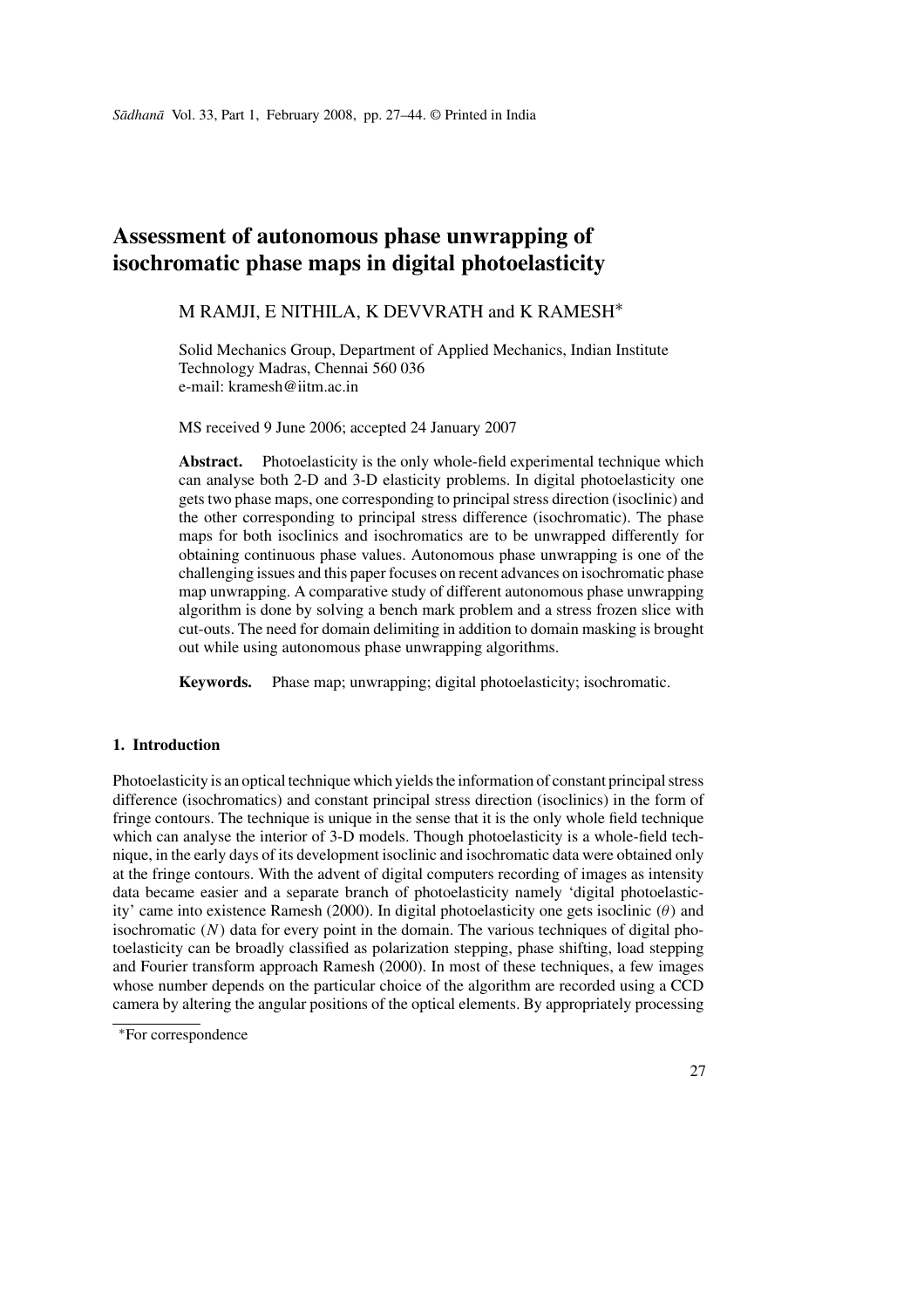the intensity data thus recorded, the wrapped values of  $\theta$  and N are obtained. The wrapped values are represented as an image called phase map, which is different from the conventional fringe patterns of photoelasticity. The phase maps have to be unwrapped for getting the continuous phase values. Among the various digital photoelastic techniques, phase shifting technique (PST) is the most widely used for isochromatic phase map evaluation due to its simplicity and accuracy. Of all the PST methods, six-step method stands out as it effectively accounts for the quarter-wave plate mismatch error (Ramesh 2000; Ajovalasit *et al* 1998) and the role of background intensity (Sai Prasad & Ramesh 2003). In this paper, unwrapping of only isochromatic phase maps is dealt with.

Phase unwrapping is widely used in other fields of interferometry such as holography, speckle and Moiré deflectometry. One of the main problems in all these techniques is the presence of noise in the phase map. This needs to be handled appropriately while unwrapping the phase. Itoh (1982) proposed simple 1-D and 2-D sequential scanning phase unwrapping algorithms. Ghigilia *et al* (1987) proposed a method in which inconsistencies in the 2-D phase map are uncovered by using cellular automata method. Later, Goldstein *et al* (1988) showed that the inconsistencies or local error can propagate to form global error that affect the entire image. To avoid this, branch-cuts are placed to prevent error propagation. Huntley (1989) devised an algorithm that combines noise immunity with computational efficiency.

Bone (1991) was the first to adopt a quality measure to guide the unwrapping process. He proposed a method based on the second difference of the locally unwrapped phase in which the conflictive points are selected by comparison of the value of the second difference with a fixed threshold. This method helps in detecting the phase discontinuities that produce integer fringe shifts. Quiroga *et al* (1995) enhanced Bone's technique by applying an adaptive threshold instead of a fixed one and also the second difference of the ideally unwrapped phase as a selection criterion for the pixels to be processed. Lim *et al* (1995) extended these techniques to a true quality-guided path following by allowing the threshold to increase as the unwrapping progressed. This had the effect of unwrapping the highest-quality pixels first, followed by lower quality pixels until all the pixels were unwrapped. Xu  $&$  Cumming (1996) improved it by growing the highest quality regions independently of one another and then join them in a post processing step. An excellent summary of phase unwrapping techniques applied to magnetic resonance imaging (MRI) images, interferometric synthetic aperture radar (IFSAR) data is provided by Ghiglia & Pritt (1998).

In digital photoelasticity, one of the key issues that needs to be addressed while unwrapping is the ambiguity in the sign of the fractional retardation more than the noise as in other interferometric techniques. Due to difficulties in not obtaining  $\theta$  corresponding to either  $\sigma_1$ or  $\sigma_2$  uniformly over the complete domain Ramesh (2000), the sign of the fractional retardation is not known precisely. This leads to a situation wherein the fractional fringe order may increase or decrease in the direction of increase in total fringe order. Due to this, the phase map will have distinct zones. Unwrapping procedure adopted for one zone will not be applicable to the other zone. This requires the identification of the boundary of these zones and appropriate processing of data contained in these zones. Several ambiguity removal algorithms such as use of fuzzy sets by Wang & Paterson (1995), Ramesh & Mangal (1999) interactive approach, load stepping approach by Ekman & Nurse (1998), Sai Prasad *et al* (2004) image-processing approach and Prashant *et al* (2004) theta checking approach are available to address the ambiguity issue. Prashant *et al* (2004) have identified different class of ambiguous boundary zones and suggested which of the ambiguity removal algorithms needs to be applied.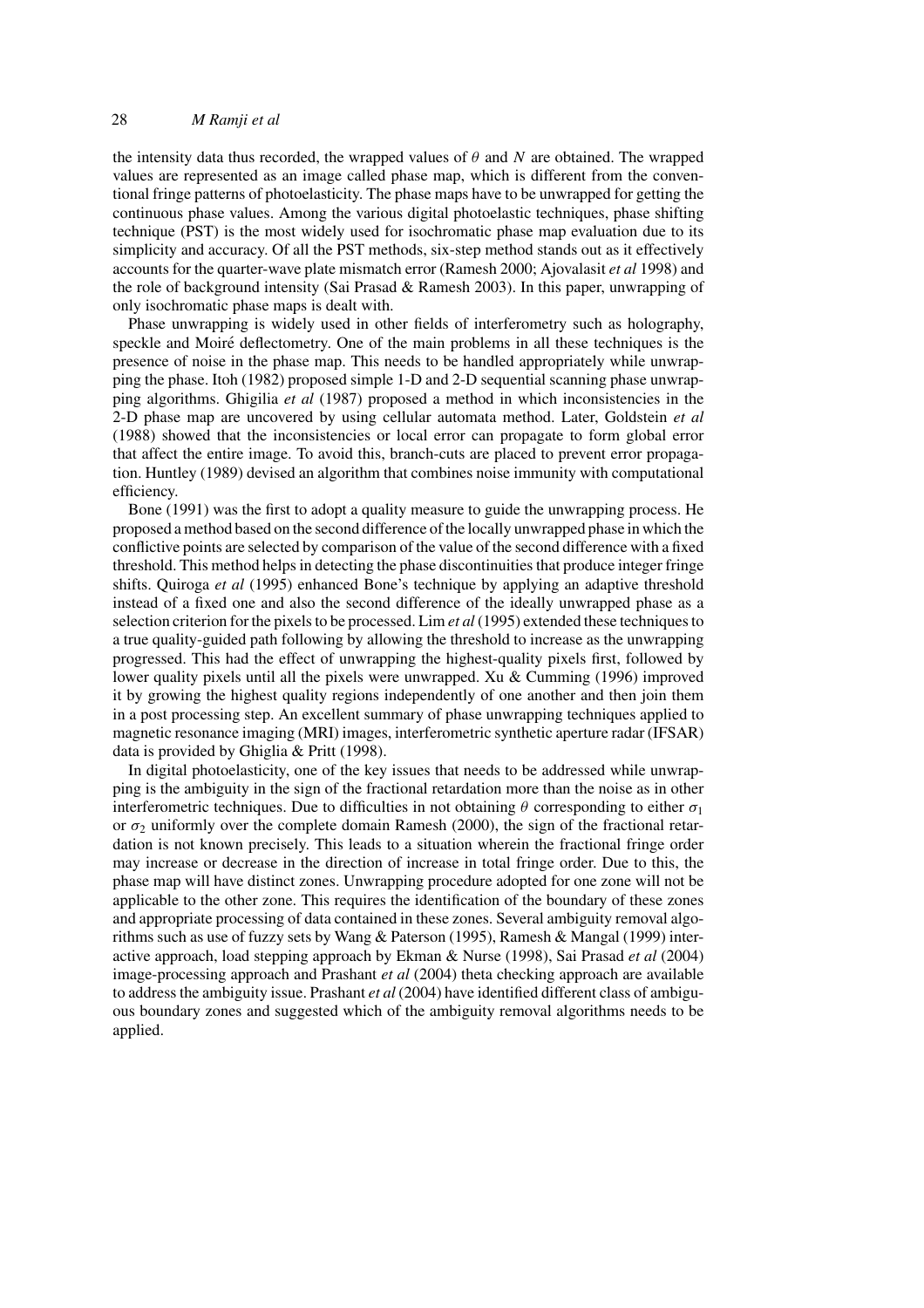Use of ambiguity removal algorithms followed by unwrapping has been emphasized by Ramesh (2000) and Sai Prasad *et al* (2004) for effective phase unwrapping in photoelasticity. Use of simple row-wise scanning or column-wise scanning for unwrapping and their respective choice in the presence of cut-outs have also been brought out Ramesh (2000). Extending the idea of phase unwrapping in other fields of interferometry, Asundi & Wenson (1998) proposed a fast phase unwrapping algorithm for processing isochromatic phase maps in digital photoelasticity based on gray scale masking and flood-fill approach so that it unwraps phase from an area with higher reliability to the one with lower reliability. Quiroga & Gonzalez (2000) presented a regularization algorithm for processing photoelastic fringe pattern using a modified cost functional approach. Servin & Quiroga (2001) used the contrast of the isochromatic fringes as a measure of quality to unwrap ischromatic fringe order from a single dark field image recorded. In order to account for choice of specific unwrapping schemes for different regions, Sai Prasad *et al* (2002) developed a flexible phase unwrapping algorithm using tiling. Recently, Jones & Wang (2003) have compared the Goldstein's branch-cut algorithm for isochromatic phase unwrapping with their newly proposed fringe combination matching methodology. Siegmann *et al* (2005) have used a quality-guided algorithm involving phase derivative variance for isochromatic phase map unwrapping of a complex aircraft component. Quality-guided path following algorithm and Goldstein's branch-cut algorithm have autonomous unwrapping capability. In view of this, it is desirable to use these methodologies for phase unwrapping in digital photoelasticity.

Although use of branch-cut and quality-guided path following are in use in other fields of interferometry, it is only at an initial stage as far as photoelasticity is concerned. In order to fully exploit the advantage of these new developments, in this paper, initially the basic methodology of various autonomous phase unwrapping algorithms such as Goldstein branchcut and various quality-guided path follower methods (Ghiglia & Pritt 1998) are briefly presented. The implementation of the various algorithms discussed is validated for the problem of a disk under diametral compression. Unwrapping schemes can become erroneous when there are geometric discontinuities in the model. A new methodology is proposed to effectively unwrap the isochromatic phase maps of models having geometric discontinuities by adopting the concept of domain masking. In domain masking, certain unwanted regions (in this case cut-outs) are masked and the unwrapping scheme will omit such regions thereby ensuring proper unwrapping. The advantage of the proposed methodology is brought out by solving the problem of a stress frozen slice with cut-outs. The example problem chosen also requires the use of domain delimiting for effective phase unwrapping.

#### **2. Phase unwrapping — An introduction**

Phase unwrapping is a non-linear process which involves adding integer multiples of  $2\pi$ to the wrapped phase values in order to get continuous phase data. This process is normally carried out by successive comparisons of neighbouring pixels. It is generally assumed that the phase map is slowly varying: each pixel varies less with respect to its adjacent neighbour except at wrapped arctangent jump. On implementing the arc-tangent function, the actual phase function  $\varphi[n]$  is wrapped into the interval [0,  $2\pi$ ] by the following operation:

$$
W\{\varphi[n]\} = \delta[n] = \varphi[n] + 2\pi k[n],\tag{1}
$$

where W is the wrapping operator, n is an integer number,  $\delta[n]$  is the wrapped phase and  $k[n]$  is an integer function that forces  $\delta$  to lie between 0 to  $2\pi$ . One of the important concerns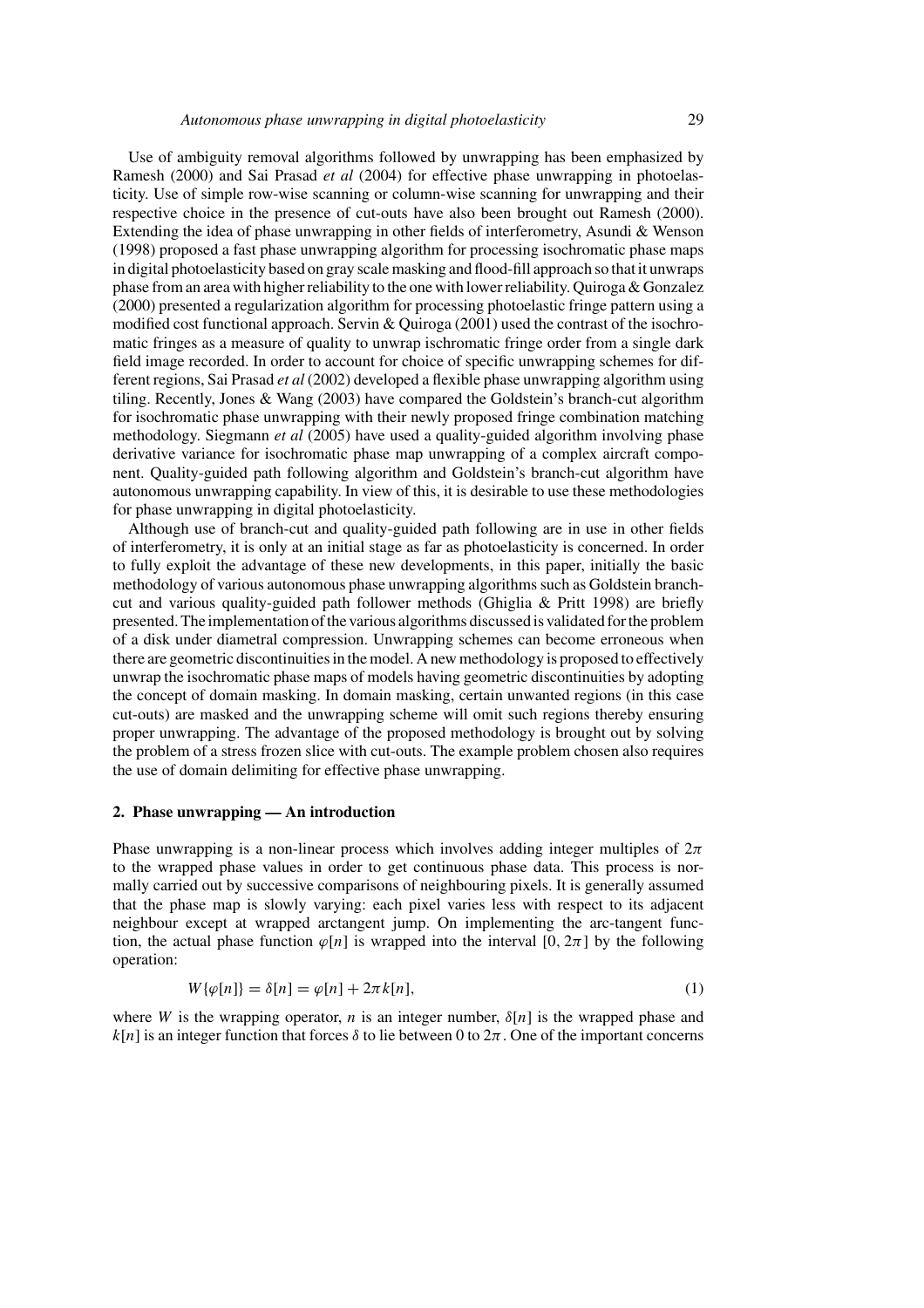### 30 *M Ramji et al*

in unwrapping algorithms is whether the  $2\pi$  jump in the wrapped phase map is induced by an arctangent function or is it due to noise. Phase unwrapping algorithms can be broadly classified as follows:

- (i) Path-following algorithms
- (ii) Region algorithms
- (iii) Global algorithms.

The path following algorithms proceeds in simple/complicated paths. Simple path following algorithms may be row-wise, column-wise, diagonal-wise scanning, etc. If the path is determined by quality of wrapped phase values pixel-wise then unwrapping path is complicated. The local weights (quality/branch-cut) guide the selection of the unwrapping path. The noisiest pixels get unwrapped at last to prevent the error propagation.

The region algorithms can be sub-classified into two groups: the tile-based group and the region-based group. The tile-based algorithms divide the image into a grid of smaller areas that are unwrapped individually. The unwrapped tiles are then combined together and unwrapped with respect to each other. The region-based group algorithms divide the image into homogenous regions within which the phase is continuous. This is achieved by comparing a pixel and its neighbour. If the phase difference is within a predetermined value, then the pixel and its neighbour are allocated to the same region; otherwise, they belong to different regions. After that, the regions are shifted with respect to each other to eliminate the phase discontinuities.

The global algorithm formulates the unwrapping algorithm in terms of minimization of a global function. These are mathematical function's like Green's, Helmholtz, etc. The main idea of this approach is to get the unwrapped phase values as solutions which minimizes error norm when substituted to the functions along with proper boundary values. In comparison to other interferometry techniques like speckle, though noise is not a major concern in digital photoelasticity it is desirable to use an algorithm which is immune to the presence of noise in photoelasticity.

### **3. Methodology of various autonomous algorithms**

Phase unwrapping algorithms must include procedures to handle problems such as noise or abrupt fringe breaks to achieve a final error-free continuous phase map. In general, points that present these types of problems must not be processed but inferred from the continuous phase map. However, it is difficult to identify all the conflictive points. In such cases the points that are suspected to be conflictive must be, at the least, the last to be unwrapped to avoid error propagation across the continuous phase map.

### 3.1 *Goldstein's branch-cut algorithm*

This algorithm identifies what are known as 'residues' in the wrapped phase data and 'balances' them with branch-cuts. Choice of the branch-cut has a great influence on the quality of the final unwrapped phase. Residues are inconsistent points caused due to phase discontinuities/noise that are present in the phase map. Residues can be positive or negative. The discontinuities are assumed to lie on approximate shortest paths between positive and negative residues. An unique, unwrapped solution results from the selection of a wrapped-gradient integration path that avoids these discontinuities. The algorithm has three steps of identification of residues, generation of branch-cuts followed by a flood fill algorithm for phase unwrapping. These are discussed next.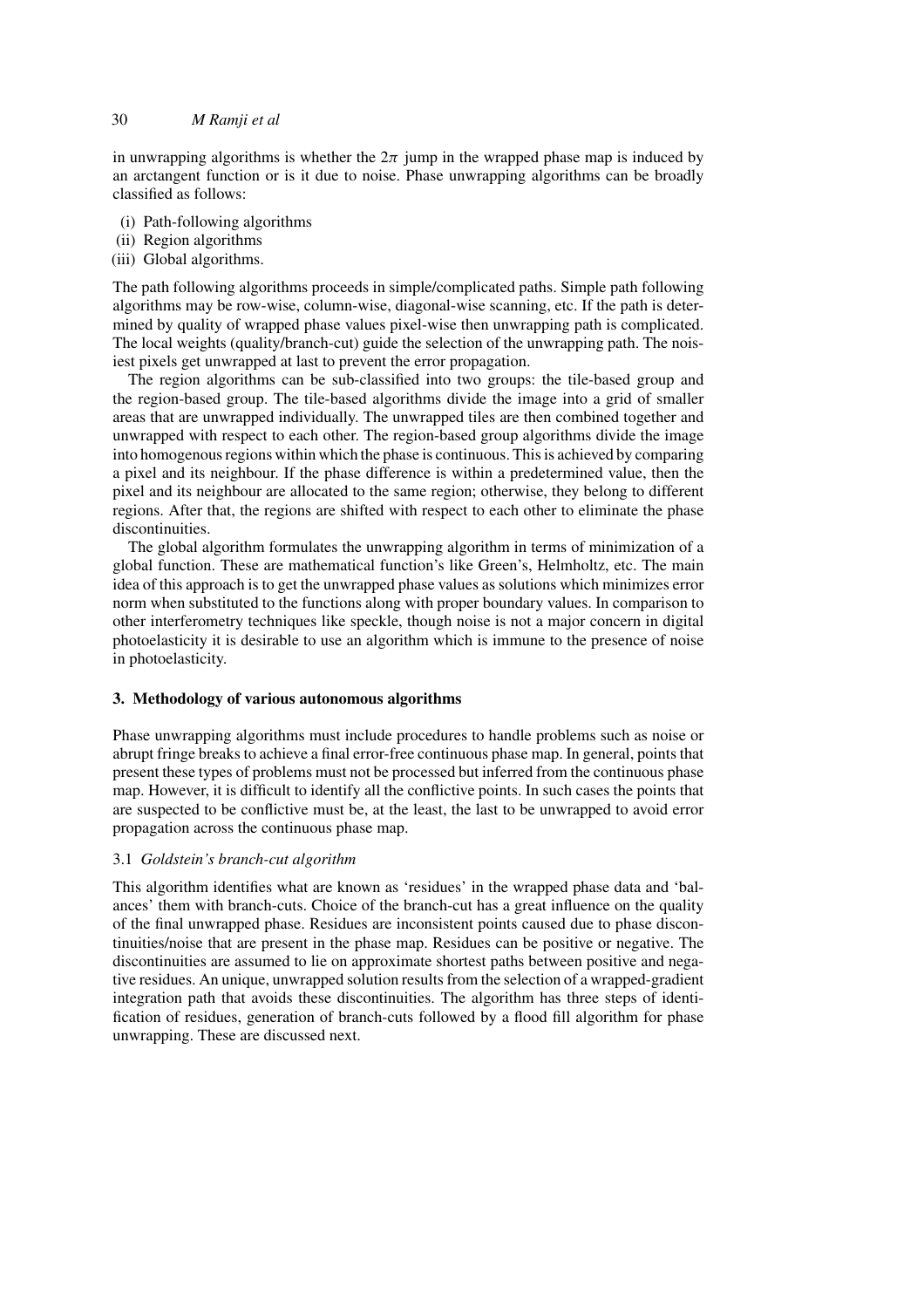

**Figure 1.** A small portion of the typical array of wrapped phase values. The samples represent the phase in cycles and are multiplied by  $2\pi$  to obtain the wrapped phase in radians.

3.1a *Residues:* The phase map has gray scale intensity values in the range 0–255 that is scaled to 0–1 and read in an array. The  $2 \times 2$  sample path integrals is the smallest closed loop that can be defined in the sampled image. This small loop helps in localizing the source of each phase inconsistency. Summation of the gradient of the wrapped phase (figure 1) defined as  $q$  is obtained as follows:

$$
q = \sum_{i=1}^{4} \Delta_i
$$
 (2)

where,

$$
\Delta_1 = {\delta(m, n + 1) - \delta(m, n)}
$$
  
\n
$$
\Delta_2 = {\delta(m + 1, n + 1) - \delta(m, n + 1)}
$$
  
\n
$$
\Delta_3 = {\delta(m + 1, n) - \delta(m + 1, n + 1)}
$$
  
\n
$$
\Delta_4 = {\delta(m, n) - \delta(m + 1, n)},
$$
\n(3)

when  $q$  is non zero, inconsistency exists and is considered as a residue. It can be positive or negative and it can have values  $0, +1$  or  $-1$ . It is not possible for the 2  $\times$  2 path consistency check to determine if an inconsistency is due to aliasing or noise. This is because the consistency check is a local test, whereas a phase dislocation is a regional phenomenon. It is assumed that the data are adequately sampled; to satisfy Nyquist criterion, i.e. there cannot be a jump of more than one-half cycle from point-to-point.

3.1b *Branch-cut generation:* In Goldstein *et al* (1988) algorithm, line segments (branches) are drawn between positive and negative residues in a systematic way to function as barriers during the path integration that cannot be crossed. Algorithm begins by scanning the phase map until a residue is found. Then a tile of  $3 \times 3$  is placed around the residue and is searched for another residue. When a residue of opposite sign is found, a branch-cut is placed between the two and the scanning continues for finding another residue. But if residue of same sign appears, the centre of the box is moved to the new residue location and the search continues until either an opposite residue is found or no new residues can be found within the tile. When no residue is found, the tile size is increased by two  $(5 \times 5)$  and the search continues from the current starting residue. Likewise, the algorithm scans over the entire phase map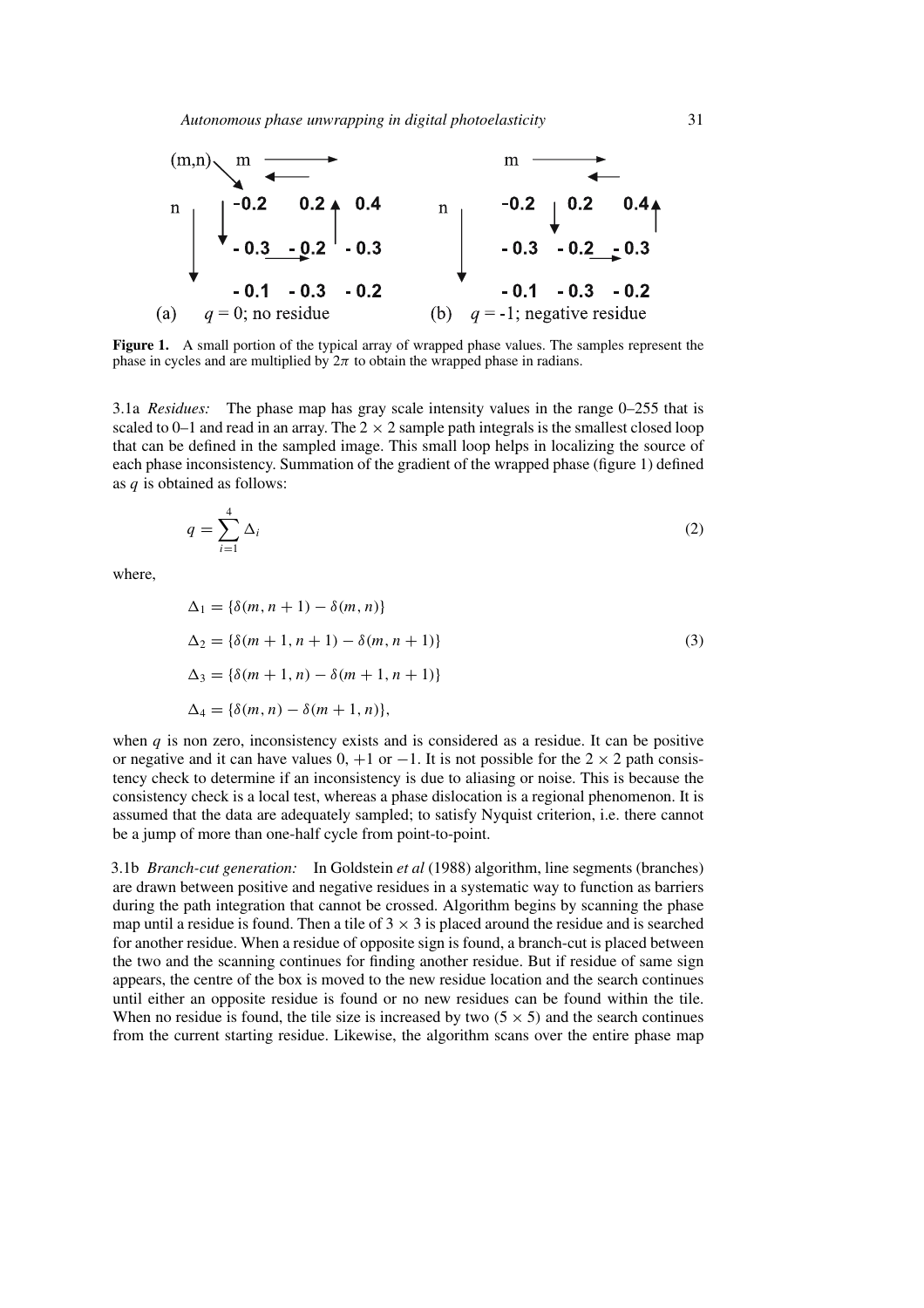### 32 *M Ramji et al*

for unbalanced residues and balances them by placing branch-cuts. Sometimes when border pixels are encountered during the box search, residues can also be balanced by connecting them with the image border. The cuts are generated by a nearest–neighbour method that attempts to minimize the sum of the cut lengths. The Goldstein's algorithm is effective at generating optimal branch-cuts and is extremely fast (Goldstein *et al* 1988).

3.1c *Unwrapping algorithm:* At first, an initial seed value is given at a known location within the model domain. The four neighbouring pixels are thus unwrapped and the algorithm is implemented in a sense that it goes around the location of branch-cut pixels. The unwrapping of the branch-cut pixels is executed in the end by using the unwrapped value of its adjacent pixels. In this way the error is prohibited from propagating to other zones of the phase map.

### 3.2 *Quality-guided path follower algorithm*

In recent years, several statistical measures have been proposed that decides on the reliability of the phase value of a pixel. The application of these statistical measures to the whole domain results in a map called quality map. These are arrays of values that indicate the quality or goodness of the phase data. The pixels in the phase map are graded depending on its quality where '1' refers to the highest quality and '0' denotes the lowest quality. The algorithms which use these maps as a source of reliability information for unwrapping are known as quality-guided path followers. It is essentially a region growing approach that identifies the highest quality pixels, unwraps them first, and avoids the low quality pixels until the end of the unwrapping procedure. There are mainly four quality maps in use and they influence the performance of the unwrapping algorithms in varying degrees. They are:

- (i) Correlation map
- (ii) Pseudo-correlation map
- (iii) Phase derivative variance map
- (iv) Maximum phase gradient map.

The best quality map applicable for a problem is decided by trial and error basis.

3.2a *Correlation map:* The correlation map finds extensive usage in IFSAR data analysis. Certain correlation coefficients are directly extracted from IFSAR data.

3.2b *Pseudo-correlation map:* This map estimates correlation coefficients between the phase data. It is defined as

$$
\frac{\sqrt{(\sum \cos \delta_{i,j})^2 + (\sum \sin \delta_{i,j})^2}}{k^2},
$$
\n(4)

where the sums are evaluated in the  $k \times k$  neighbourhood of each center pixel  $(m, n)$  and  $\delta_{i,j}$ <br>are the wranned values are the wrapped values.

3.2c *Phase derivative variance map:* This quality map gives the measure of the statistical variance of the phase derivatives. Since it involves derivatives, this quality map is more suitable for phase data with steep gradients. It is defined as

$$
\frac{\sqrt{\sum (\Delta_{i,j}^x - \bar{\Delta}_{m,n}^x)^2} + \sqrt{\sum (\Delta_{i,j}^y - \bar{\Delta}_{m,n}^y)^2}}{k^2},
$$
\n(5)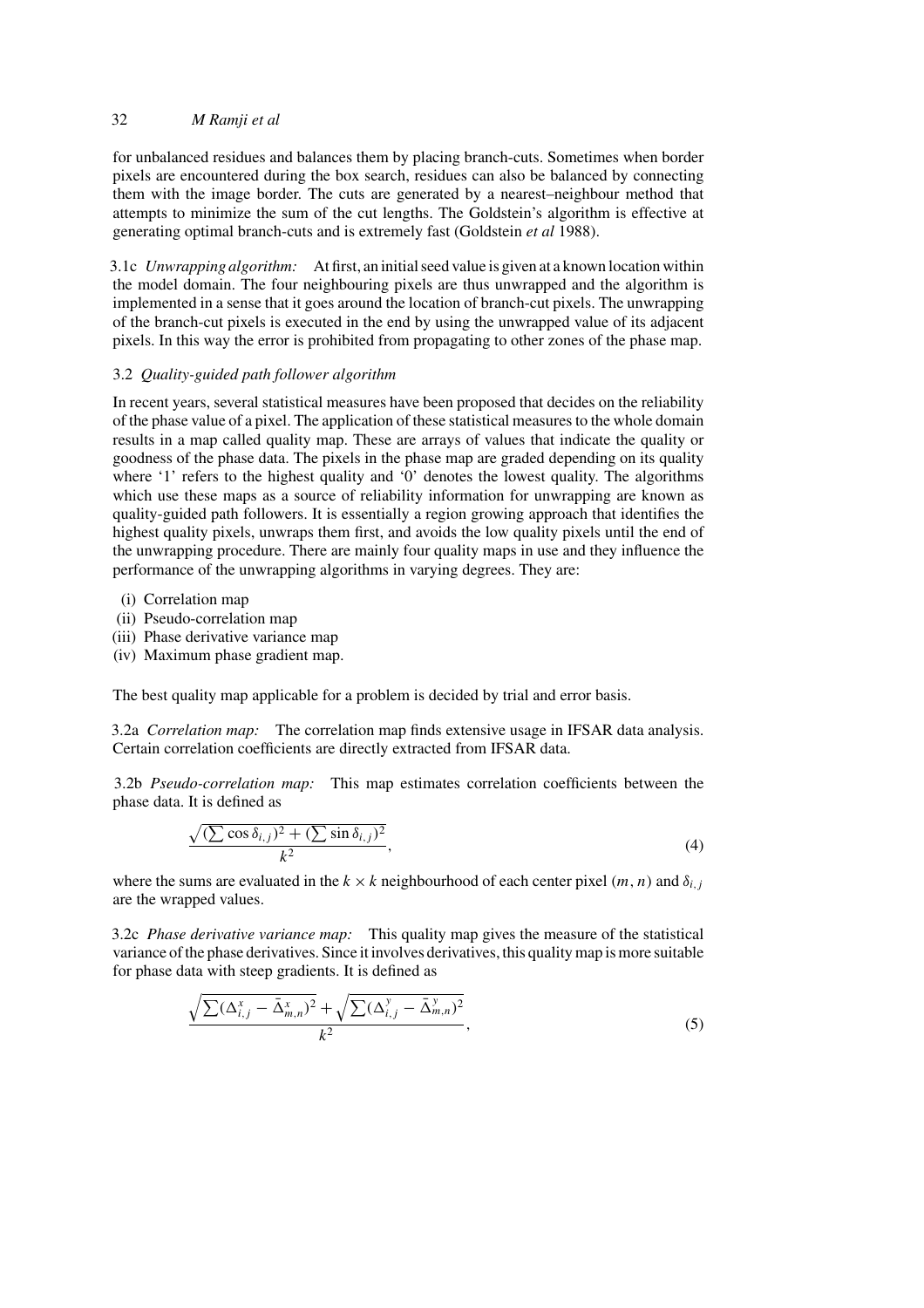where for each sum the indices  $(i, j)$  range over the  $k \times k$  neighbourhood of each center pixel  $(m, n)$  and  $\Delta_{i,j}^x$  and  $\Delta_{i,j}^y$  are the partial derivatives of the phase (i.e. the wrapped phase<br>differences). The terms  $\bar{\Delta}_{i,j}^x$  and  $\bar{\Delta}_{i,j}^y$  are the systems of these partial derivatives in the differences). The terms  $\bar{\Delta}_{m,n}^{x}$  and  $\bar{\Delta}_{m,n}^{y}$  are the averages of these partial derivatives in the  $k \times k$  windows. Fouation (5) is a root-mean-square measure of the variances of the partial  $k \times k$  windows. Equation (5) is a root-mean-square measure of the variances of the partial derivatives in the x and y directions. The phase derivative variance map differs from the correlation and pseudo-correlation map in a way that it indicates the 'badness' rather than the goodness of the phase data. The quality value is negated consequently to represent goodness.

3.2d *Maximum phase gradient map:* This map measures the magnitude of the largest phase gradient (i.e. partial derivative of wrapped phase difference) in the  $k \times k$  neighbourhood of each pixel. It is defined to be the greater of the two values

> $\max\{|\Delta_{i,j}^x|\}$  and  $\max\{|\Delta_{i,j}^y|\}$  $\{f_{i,j}\}\},\tag{6}$

where  $\Delta_{i,j}^x$  and  $\Delta_{i,j}^y$  are the partial derivatives of the phase and the maxima is evaluated in the  $k \times k$  neighbourhood of the given pixel. As in phase derivative variance man, this value the  $k \times k$  neighbourhood of the given pixel. As in phase derivative variance map, this value has to be negated to represent goodness.

#### **4. Domain masking**

Before unwrapping the model, the domain of the model to be unwrapped has to be segmented. The regions outside the domain are masked out thereby making the algorithm to work within the chosen model domain. One can consider mask as a sort of quality map whose pixels take the value of zero. The zero-valued pixels indicate the lowest quality phase values that are to be masked out or ignored. Use of such an approach in identifying the model regions with cut-outs is envisaged in this paper.

A domain masking file in the form of binary image is initially made such that the unwanted regions are given black colour whereas domain of interest is given white colour. In this work the standard package of Adobe Photoshop is used for making the binary image in aiding domain masking. The branch-cut/quality-guided path follower algorithm initially reads this file and then completely masks the unwanted region. Thus, the phase unwrapping is carried out in the region of interest while the unwanted region is totally omitted.

#### **5. Implementation of autonomous algorithms**

The quality-guided path follower algorithm for unwrapping and the flood-fill procedure of Goldstein's branch-cut use complicated unwrapping paths. Quality-guided unwrapping algorithms use quality map whereas branch-cut guides unwrapping path based upon avoiding branch-cut pixels. In the implementation of these algorithms, a lot of book keeping is essential. Each pixel present in the phase map is assigned a bitflag which are array of bytes whose lowest order bits store the first flags and so on. In the case of branch-cut algorithm, seven flags are used which represent positive residue, negative residue, branch-cut, image border (domain masking), balanced residue, active residue and unwrapped pixel. At first, the boundary flag is set based upon the binary image. The balanced residue keeps track of which residues have been balanced with branch-cuts. The active residue flag indicates whether a residue is active, which means it is connected to the current set of branch-cuts. Any residue encountered during the search of the box is marked active. The algorithm maintains a list of pixel indices for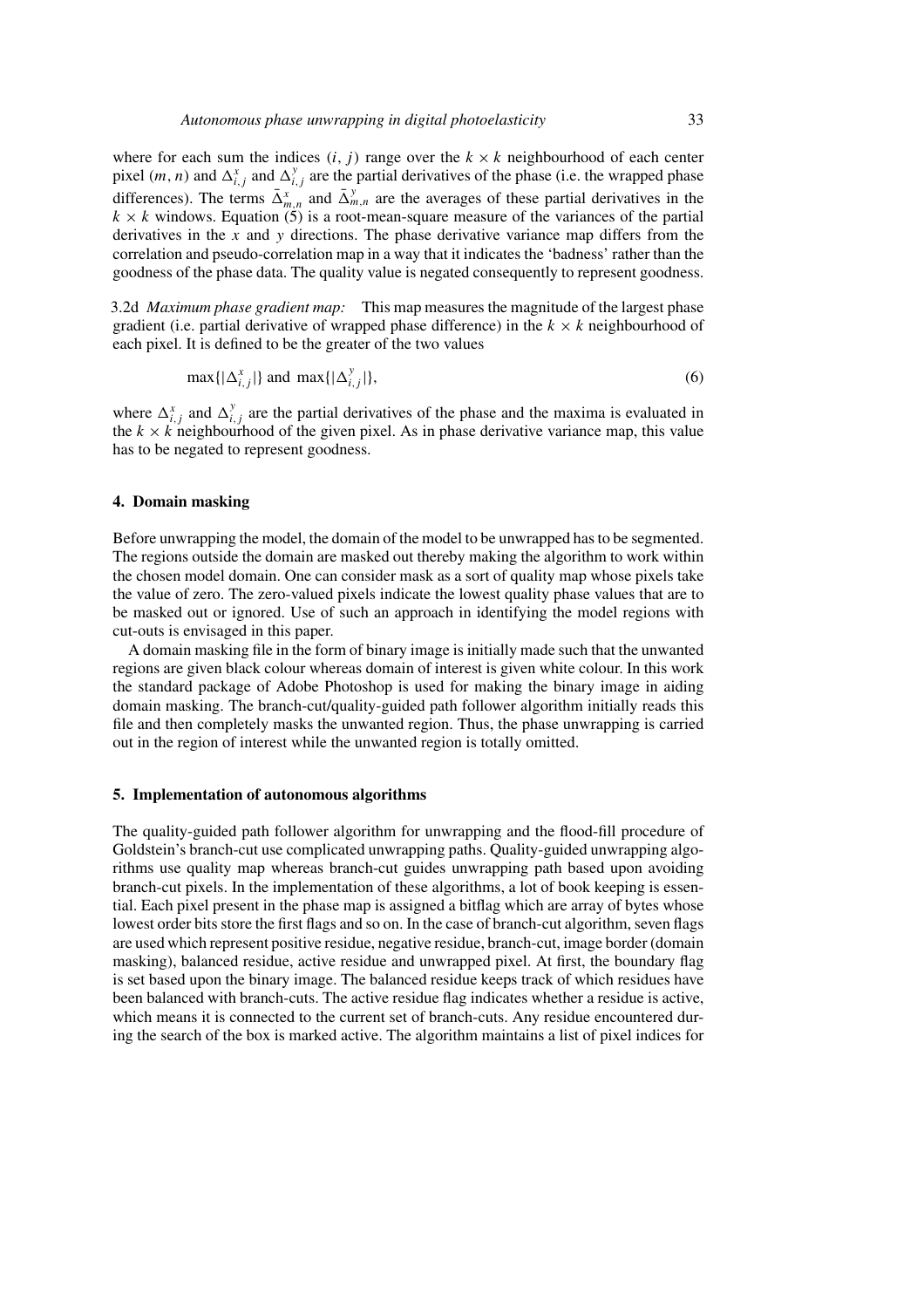

**Figure 2.** Generic arrangement of a circular polariscope.

keeping track of which pixels adjoin the unwrapped pixels. This list is referred to as adjoin list. The algorithm unwraps in an iterative fashion by selecting and removing a pixel from the adjoin list and inserting four neighbours in the list avoiding branch-cut and the pixels that are already unwrapped. This process continues until the adjoin list becomes empty. The algorithm stores the result in a solution array.

The quality-guided path follower algorithm uses a separate array to store the information of quality map. The quality information is added to the adjoin list and all the pixels are graded from the highest to lowest in the descending order. Every time, the unwrapping algorithm checks with this list and performs unwrapping operation based on quality value. The result is stored in a solution array as before.

### **6. Performance of the autonomous unwrapping algorithms for a benchmark photoelastic problem**

In this paper, unwrapping of a benchmark problem in digital photoelasticity is done by branchcut algorithm as well as based on three quality maps. The performance is quantitatively compared for identifying the best quality map applicable to digital photoelastic analysis. Problem of a disk under diametral compression (dia  $= 60.14$  mm, thickness  $= 5.1$  mm, Fsigma = 11.23 N/mm/fringe, load =  $820$  hbox N) is chosen. The experimental data of isochromatic data is extracted using a six-step PST algorithm based on the circular polariscope arrangement (figure 2). The optical arrangements used for six-step PST are shown in table 1 (Ajovalasit *et al* 1998). From the intensity equations, the isoclinic and isochromatic parameter are obtained as Ramesh (2000)

$$
\theta_c = \frac{1}{2} \tan^{-1} \left( \frac{I_5 - I_3}{I_4 - I_6} \right) = \frac{1}{2} \tan^{-1} \left( \frac{I_a \sin \delta \sin 2\theta}{I_a \sin \delta \cos 2\theta} \right) \tag{7}
$$

$$
\delta_c = \tan^{-1}\left(\frac{(I_5 - I_3)\sin 2\theta_c + (I_4 - I_6)\cos 2\theta_c}{(I_1 - I_2)}\right) = \tan^{-1}\left(\frac{I_a \sin \delta_c}{I_a \cos \delta_c}\right),\tag{8}
$$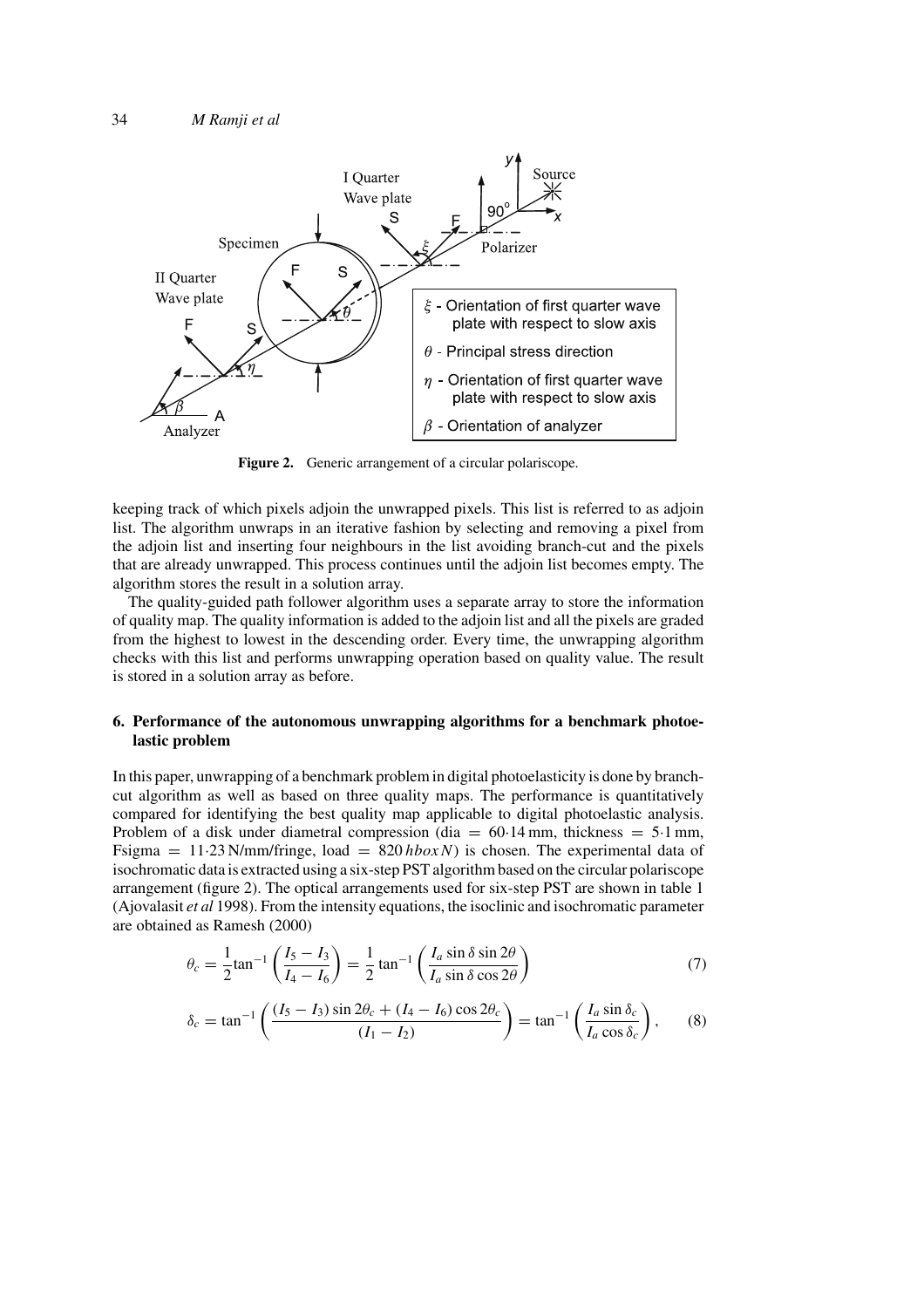| ξ        | η        |          | Intensity                                                 |
|----------|----------|----------|-----------------------------------------------------------|
| $3\pi/4$ | $\pi/4$  | $\pi/2$  | $I_1 = I_b + \frac{I_a}{2}(1 + \cos \delta)$              |
| $3\pi/4$ | $\pi/4$  | $\theta$ | $I_2 = I_b + \frac{I_a}{2}(1 - \cos \delta)$              |
| $3\pi/4$ | $\theta$ | $\theta$ | $I_3 = I_b + \frac{I_a}{2}(1 - \sin 2\theta \sin \delta)$ |
| $3\pi/4$ | $\pi/4$  | $\pi/4$  | $I_4 = I_b + \frac{I_a}{2}(1 + \cos 2\theta \sin \delta)$ |
| $\pi/4$  | $\theta$ | $\theta$ | $I_5 = I_b + \frac{I_a}{2}(1 + \sin 2\theta \sin \delta)$ |
| $\pi/4$  | $3\pi/4$ | $\pi/4$  | $I_6 = I_b + \frac{I_a}{2}(1 + \cos 2\theta \sin \delta)$ |

**Table 1.** Optical arrangements for six-step phase shifting technique.

where  $I_a$  is the light intensity accounting for the amplitude of light,  $\theta$  is the orientation of the principal stress direction with respect to x-axis and  $\delta$  is the fractional retardation. In (7) and  $(8)$ , the subscript c indicates that the principal values of the inverse trigonometric functions are referred. Ramesh (2000) recommends that  $\theta_c$  is to be evaluated by atan () function and  $\delta_c$ is to be evaluated by atan2 () function. The phase shifted images are experimentally recorded with a monochromatic light source (Sodium vapour,  $\lambda = 589.3$  nm) and the intensity of light transmitted is recorded by a monochrome CCD camera (TM-560 PULNiX) having a resolution of  $512 \times 512$  pixels.

Using (7) and (8), the fractional retardation for the problem of a circular disk under diametral compression is obtained from the experimentally generated phase shifted images. The phase map is obtained using the following relations Ramesh (2000)

$$
\delta_p = \begin{cases}\n\delta_c & \text{for } \delta_c > 0 \\
2\pi + \delta_c & \text{for } \delta_c \le 0\n\end{cases}
$$
\n(9)\n
$$
g(x, y) = \frac{255}{2\pi} \delta_p,
$$

where  $g(x, y)$  is the gray level of the pixel at the location  $(x, y)$ . The phase map thus obtained<br>is shown in figure 3a. Near the loading points the phase map is discontinuous, which is due is shown in figure 3a. Near the loading points the phase map is discontinuous, which is due



**Figure 3.** Phase map obtained for the problem of a disk under diametral compression using six-step algorithm **(a)** phase map with ambiguity (directly obtained from experiment), **(b)** phase map after correcting ambiguity using interactive approach.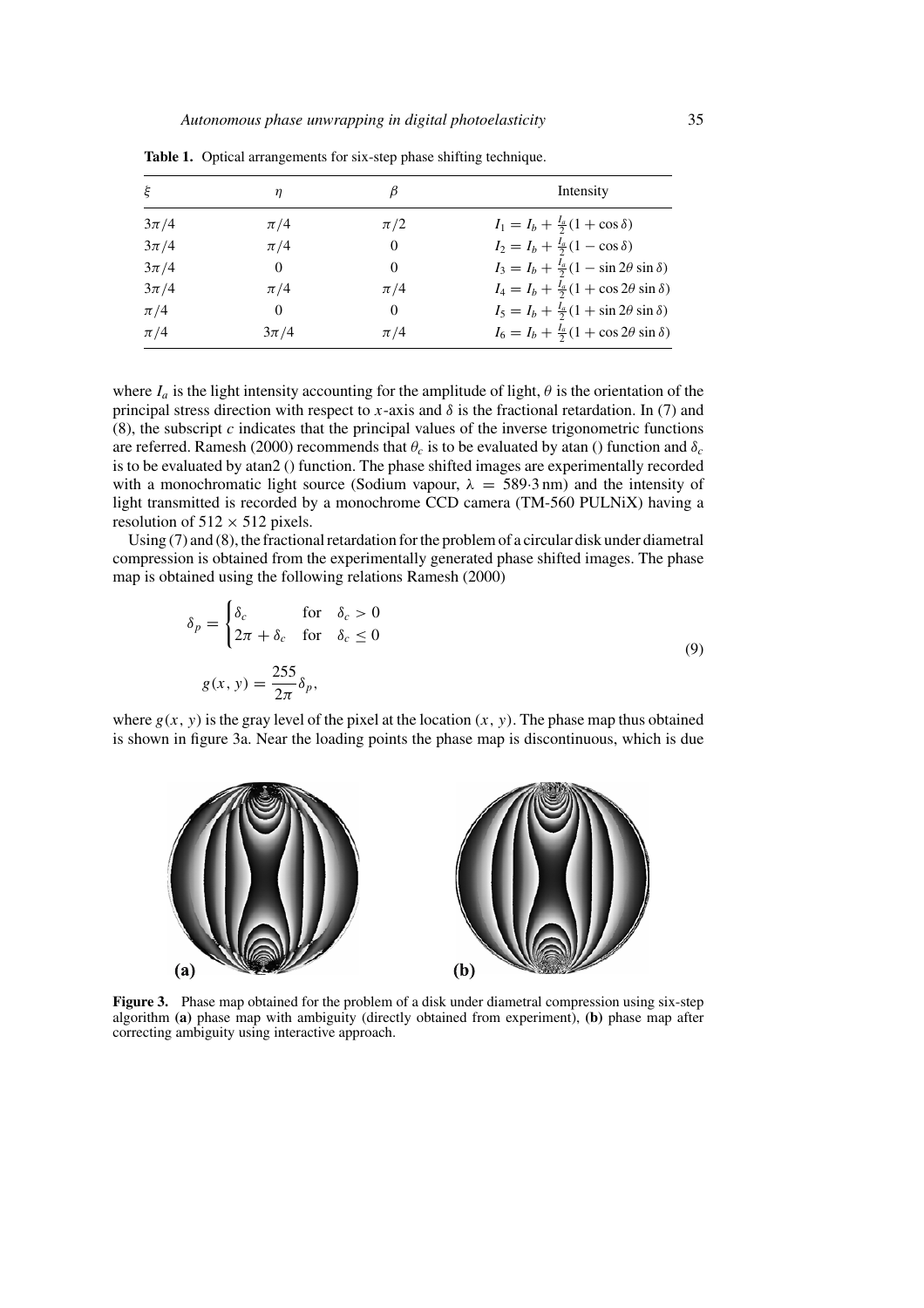

**Figure 4.** Goldstein's approach to the problem of disk under a diametral compression **(a)** residues, **(b)** branch-cuts, **(c)** Matlab plot of unwrapped phase obtained.

to the ambiguity in the sign of the fractional retardation. For unwrapping to be effective, the phase map should be free of ambiguity. The phase map is corrected using interactive approach (Ramesh & Mangal 1999). The resulting phase map (figure 3b) is unwrapped by various autonomous algorithms mentioned previously to assess their performance.

### **7. Qualitative analysis**

#### 7.1 *Goldstein's branch-cut algorithm*

The domain masking concept is applied here and the region outside the disk is completely masked. The phase map gray scale intensity values (0–255) are scaled down to 0–1 and stored in an array. This array is then checked for residues by employing the  $2 \times 2$  path inconsistency test. Wherever there are inconsistencies, the corresponding locations are marked as residues. Figure 4a shows the residues obtained by this algorithm. The positive residues are represented as plus symbol and the negative ones as minus symbol. Residues occupy just one pixel and to appreciate the nature of residues globally and to assess their presence visually, each residue location is shown by plotting a  $4 \times 4$  array surrounding the residue pixel. Now these residues are suitably connected to provide the necessary branch-cuts. Goldstein's algorithm is designed to minimise the lengths of the branch-cuts by connecting the residues using nearest neighbour approach. Figure 4b shows the branch-cuts generated by this algorithm on the phase map around the loading point region. The phase map is then unwrapped using a flood-fill algorithm. Seed point is selected within the model domain by the user and integral value of the fringe order is given. The algorithm unwraps the entire phase map autonomously by unwrapping the non-branch-cut pixels first followed by branch-cut pixels. Figure 4c shows the Matlab plot of the unwrapped phase distribution. The algorithm has unwrapped over the entire domain except at the loading zones where it has performed poorly.

### 7.2 *Quality-guided path follower algorithm*

Figures 5a–c show the quality map for the disk under diametral compression by pseudocorrelation, phase derivative variance and maximum phase gradient approach. In the quality map, the black areas are of low quality and the white areas are of high quality. Figures 5d–f show the Matlab plot of unwrapped phase distribution. All the algorithms have performed well over the entire domain except at regions closer to the loading point.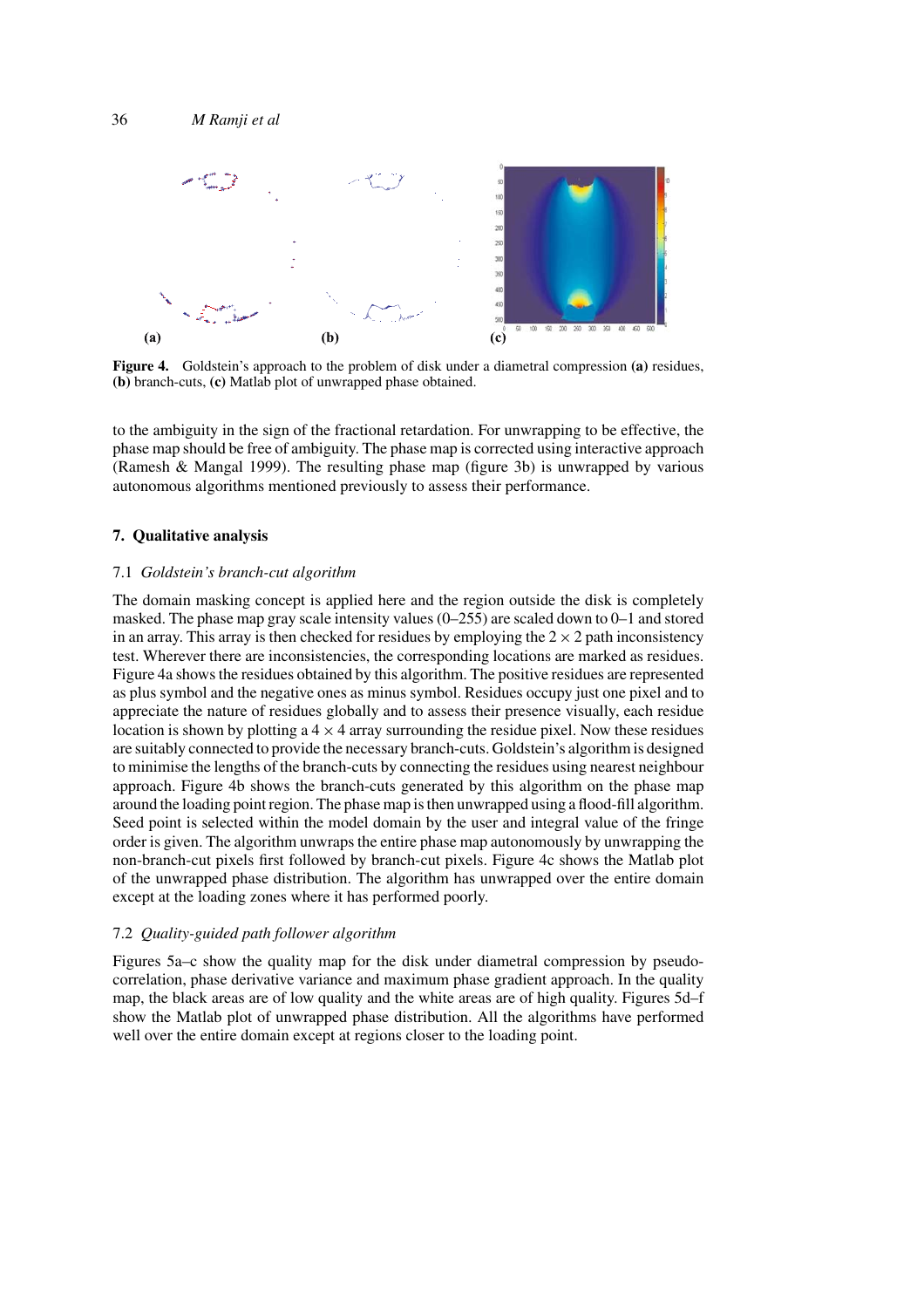

**Figure 5.** Quality maps and unwrapped phase for the problem of disk under a diametral compression by various schemes**(a)** pseudo-correlation, **(b)** phase derivative variance, **(c)** maximum phase gradient, **(d–f)** Matlab plot of unwrapped phase obtained using respective quality maps.

### **8. Quantitative analysis**

Figure 6 shows the variation of fringe order obtained for the problem of a disk under diametral compression for the line  $y/R = 0.5$  by the methods of branch-cut, pseudo-correlation, phase derivative variance, maximum phase gradient compared with theory. The comparison is quite



**Figure 6.** Experimentally obtained delta with theoretical delta for the problem of disk<br>under diametral compression diametral compression line at the line  $y/R = 0.5$ by various autonomous phase algorithms: Goldstein's branchcut, quality-guided algorithms (pseudo-correlation, phase derivative variance and maximum phase gradient) and theory.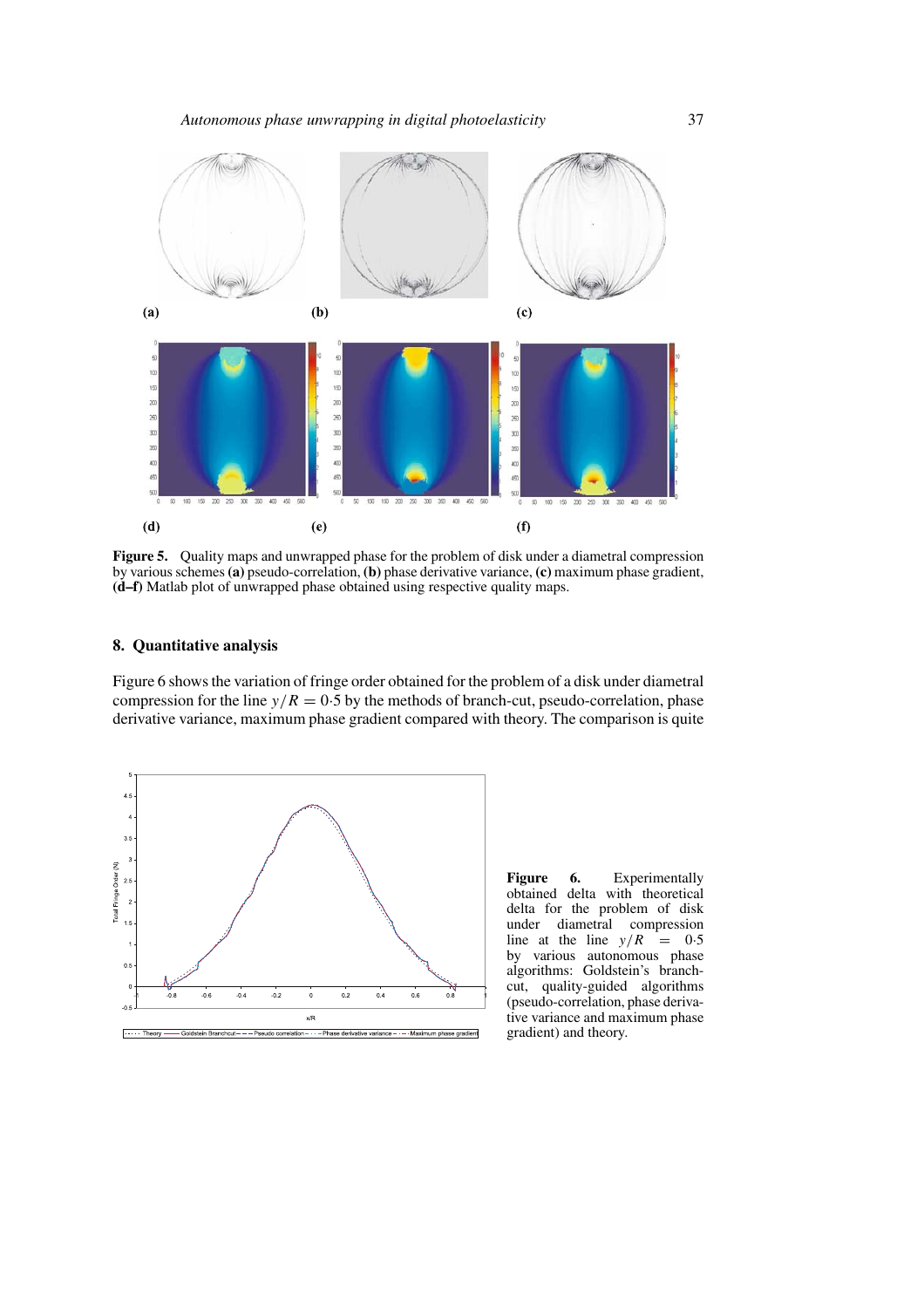

**Figure 7.** Error plot of experimentally obtained delta for the problem of disk under diametral compression line at the line  $y/R = 0.5$  by various autonomous phase algorithms: Goldstein branch-cut, quality-guided algorithms (pseudo-correlation, phase derivative variance and maximum phase gradient).

good. Figure 7 shows the error in fringe order along the line  $y/R = 0.5$  for all the algorithms. The average absolute error in fringe order by various algorithms is only 0·063 fringe order. A maximum error of  $+0.15/- 0.2$  fringe order is obtained at the edges which are due to the time edge effect developed in the specimen. The total percentage area covered by different algorithms is shown in table 2. Phase derivative variance covers a maximum area of 96·1% whereas pseudo-correlation covers the least area of 94·8%. Table 2 further gives the computational time (Intel P-IV, 3·4 MHz processor) taken by different algorithms. All the algorithms take less than a second for the unwrapping process. In an overall sense, the algorithm of phase derivative variance is better than that of the other algorithms.

#### **9. Performance of the autonomous algorithms for a stress frozen slice with cut-outs**

The experimental phase shifted images of a stress frozen slice are recorded by using a monochromatic CCD camera (DC-700 SONY) having a spatial resolution of 768  $\times$  576 pixels. Using the six phase shifted images of the slice, the fractional retardation for the slice is

| Algorithm                 | Area covered $(\% )$<br>Image size $(512 \times 512)$ | Time (sec)  | Accuracy of data along<br>the line $y/R = 0.5$<br>(average modulus error<br>in fringe order) |
|---------------------------|-------------------------------------------------------|-------------|----------------------------------------------------------------------------------------------|
| Branch cut                | 95.2                                                  | $\langle$ 1 | 0.063                                                                                        |
| Pseudo-correlation        | 94.8                                                  | $<$ 1       | 0.063                                                                                        |
| Phase derivative variance | 96.1                                                  | $\langle 1$ | 0.063                                                                                        |
| Maximum phase derivative  | 95.7                                                  | < 1         | 0.063                                                                                        |

**Table 2.** Quantitative description of the performance of various autonomous algorithms: Branch-cut, pseudo-correlation, phase derivative variance, maximum phase derivative.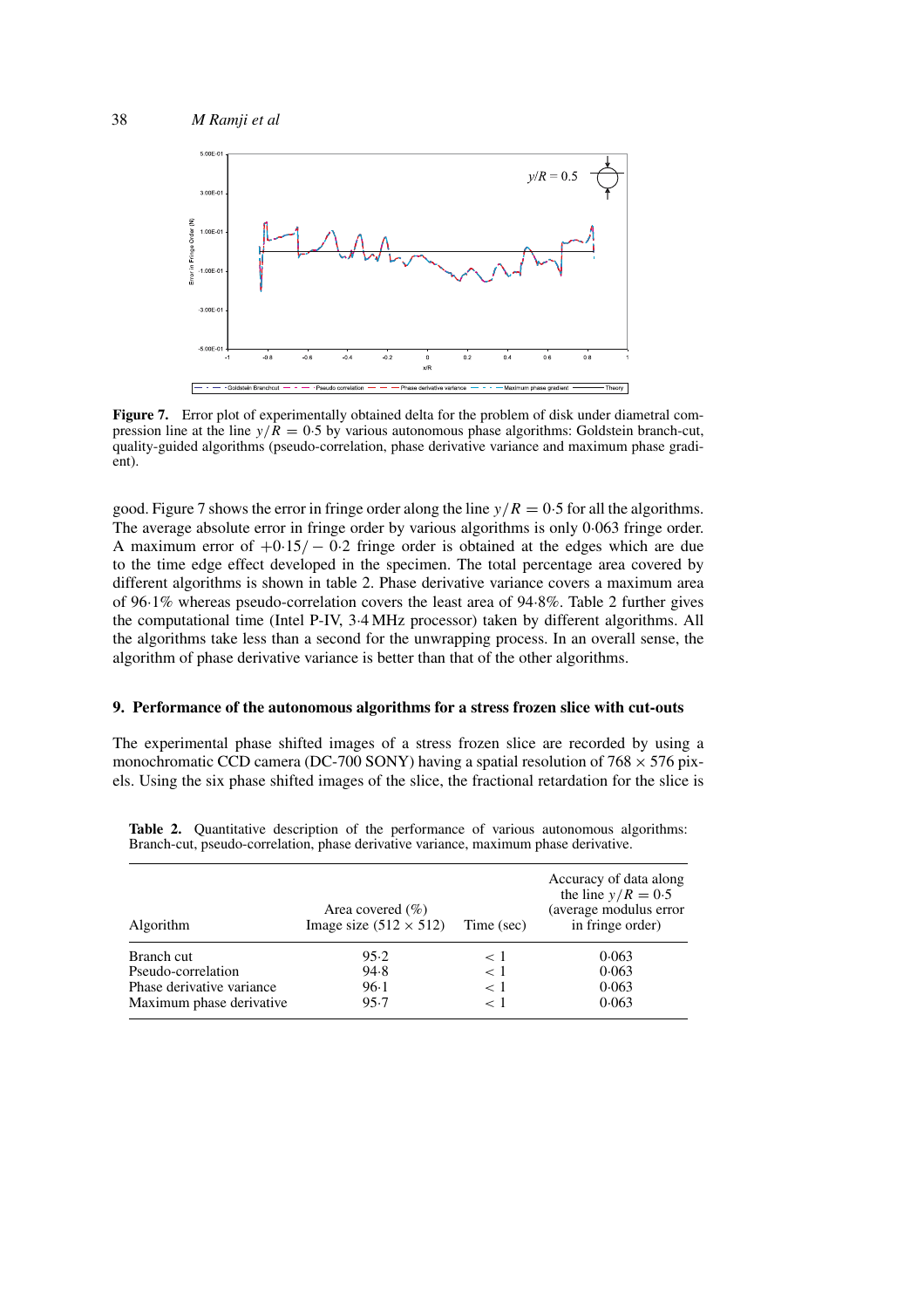

**Figure 8.** Goldstein's approach, quality maps and unwrapped phase for the stress frozen slice by various schemes when the seed point is selected on the top zone **(a)** phase map with ambiguity, the background is cleaned for clarity, **(b)** dark field circular polariscope image in monochrome source shown along with fringe ordering, **(c)** corrected phase map after ambiguity removal, **(d–f)** residues, branch-cut and unwrapped plot, **(g)** pseudo-correlation, **(h)** phase derivative variance, **(i)** maximum phase gradient quality maps, **(j–l)** Matlab plot of unwrapped phase obtained using quality-guided algorithm.

calculated invoking (7) and (8). The resulting phase map is shown in figure 8a. Figure 8b shows the dark field image obtained using a monochromatic light source. The fringe order is marked on the figure 8b for easy understanding. Figure 8b clearly shows that there is a physical discontinuity in the stress frozen slice and two zones can be identified viz. the top and bottom zones. The phase map obtained is of a distinct nature in the respective zones (figure 8c). In the bottom zone, the fractional fringe order decreases in the direction of increase in total fringe order whereas in the top zone fractional fringe order increases in the direction of increase in total fringe order. In the top zone, ambiguous region is closer to the open cutout and this is corrected by interactive approach. It is to be noted that only the top zone is corrected for ambiguity whereas the bottom zone is untouched.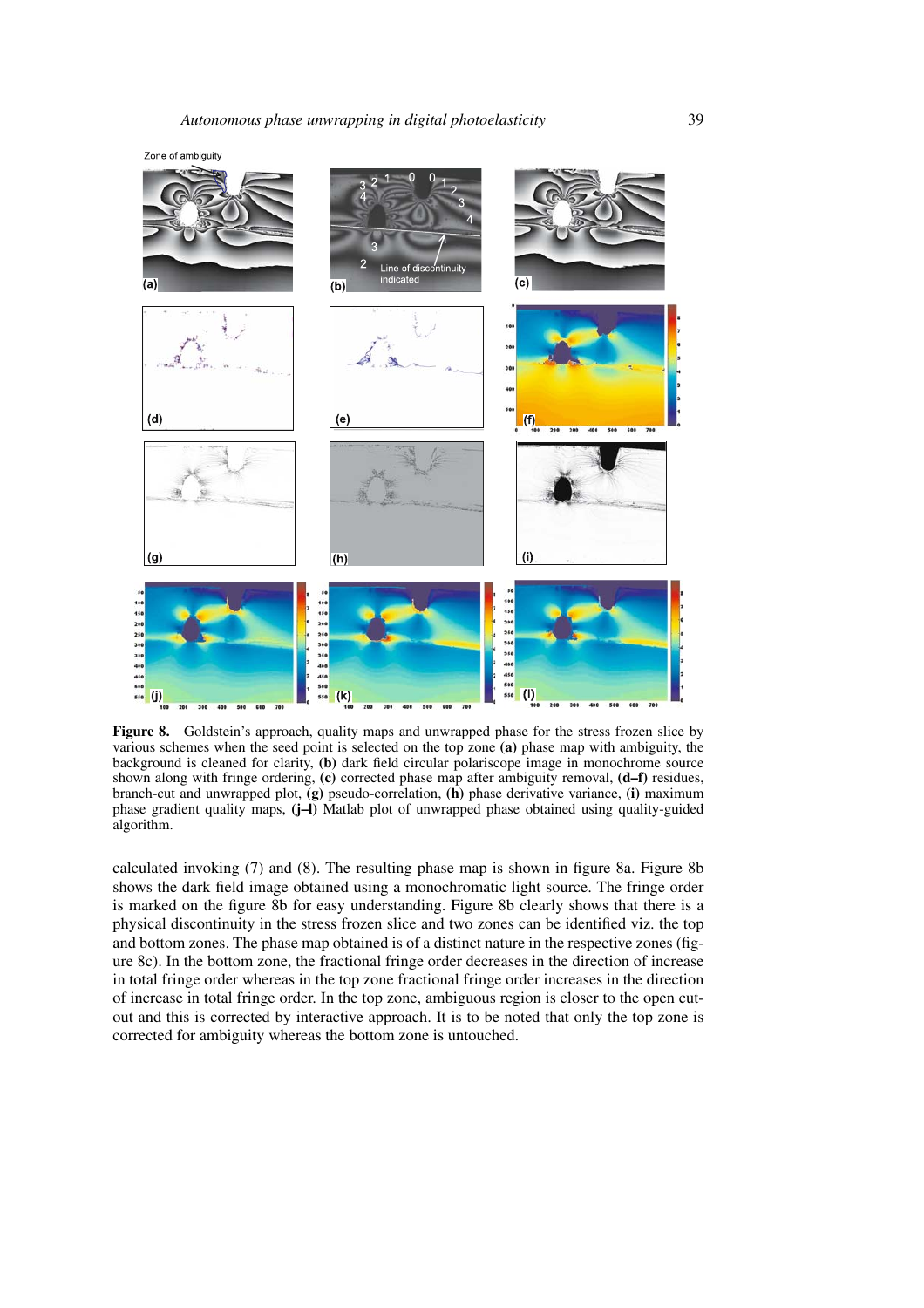

**Figure 9.** Matlab plot of Unwrapped phase for stress frozen slice by various schemes when the seed point is selected on the bottom zone **(a)** branch-cut, **(b)** pseudo-correlation, **(c)** phase derivative variance, **(d)** maximum phase gradient, **(e)** by domain delimiting using simple scanning procedure (Madhu & Ramesh 2007).

Figure 8d shows the residues obtained by Goldstein's approach and the branch-cuts are shown in figure 8e. The unwrapping is done by selecting a seed point from the top zone. The unwrapped phase map is shown in figure 8f. Figures  $8g-1$  show the quality map and the unwrapped phase for the stress frozen slice by pseudo-correlation, phase derivative variance and maximum phase gradient approach. For each of these cases, seed point for unwrapping is selected in the top zone. All the algorithms have given a smooth variation of total fringe order and are also similar in performance visually. Figures 9a–d show Matlab plot of unwrapped phase map when the seed point is selected in the bottom zone. Figure 9e shows the unwrapping by domain delimiting using a simple scanning approach (Madhu & Ramesh 2007). Here, the phase map is appropriately segmented as simply connected objects thereby avoiding the cut-outs. In figures 8f and  $8j-1$  using a seed point in the top zone, the unwrapping of the top zone compares well with figure 9e. While using the seed point from the bottom zone (figures 9a–d), the bottom zone compares well with figure 9e. Thus, the autonomous phase unwrapping methodologies can be erroneous if the phase map has distinct zones of fractional retardation variation. Either the ambiguity removal algorithm must take care of this aspect or one should use a domain delimiting approach in conjunction with phase unwrapping.

However, due to domain masking even in the presence of cut-outs, both the Goldstein's branch-cut and quality-guided path follower unwrapping algorithms are capable of unwrapping for the whole model domain using complicated unwrapping paths. The importance of domain masking can be appreciated if one performs unwrapping without domain masking. Figure 10 shows the Matlab plot of unwrapped phase obtained without domain masking of cut-outs using the algorithms of branch-cut and phase derivative variance. Unwrapping is done inside the cut-outs too and this leads to an error in fringe order around the cut-out region. The zoomed up portion of the Matlab plot of the unwrapped phase near one of the cut-outs is shown in figure 11. One could clearly see poor unwrapping around the cut-out while using branch-cut whereas phase derivative variance has faired well. Figure 12 shows the total fringe order variation along line AB ( $y/H = 0.04$ ) marked on figure 11a. In the case of phase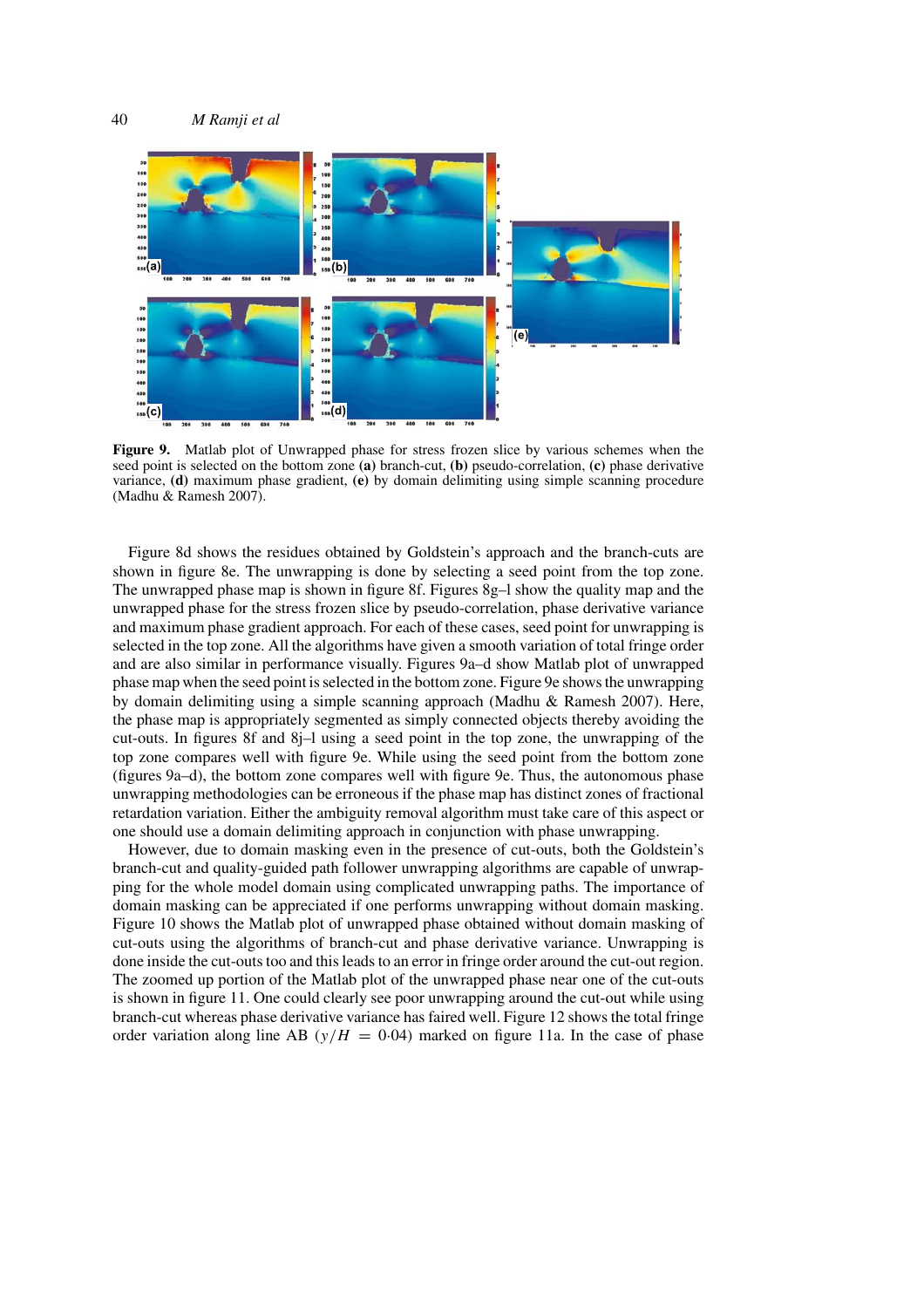

**Figure 10.** Matlab plot of unwrapped phase for stress frozen slice by various schemes when the seed point is selected on the top zone without domain masking **(a)** branch-cut, **(b)** phase derivative variance.

derivative variance with domain masking, the fringe order is zero in the cut-out region. The fringe order is around five on the left side of the cut-out whereas it is around seven on the right side. If domain masking is not done, fringe order in the cut-out region is wrongly estimated as 1·98. This error has propagated to both sides of the cut-out and the fringe order is under estimated. Hence, domain masking is essential. In the case of branch-cut algorithm with domain masking, the fringe order in the cut-out region is zero. On the right side of the cut-out the estimated fringe order matches with phase derivative variance but it is over estimated on



**Figure 11.** Zoomed portion near the cut-out of the Matlab plot of unwrapped phase for stress frozen slice by various schemes when the seed point is selected on the top zone **(a)** branch-cut without domain masking (figure 10a), **(b)** branch-cut with domain masking (figure 8f), **(c)** phase derivative variance without domain masking (figure 10b), **(d)** phase derivative variance with domain masking (figure 8k).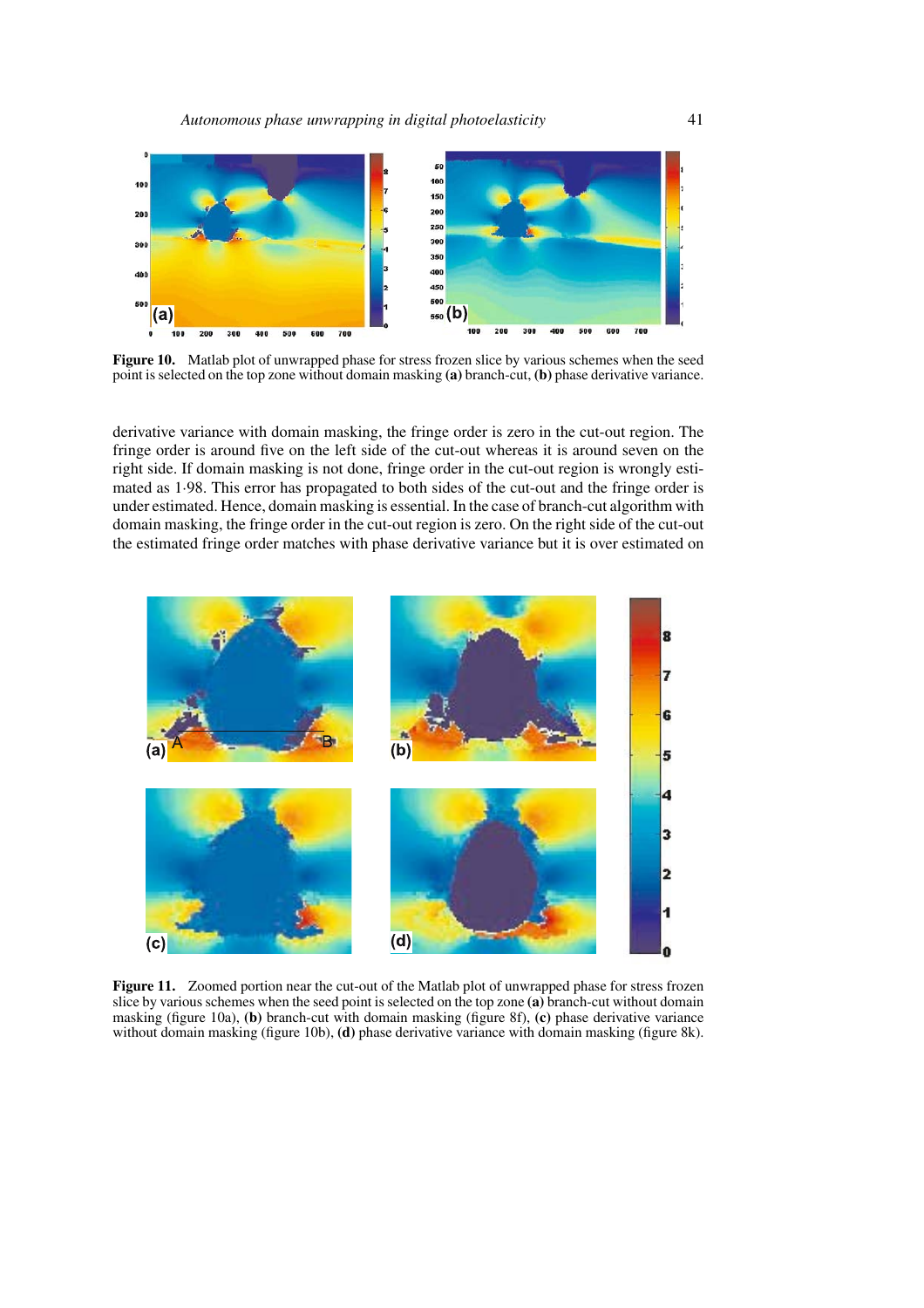

**Figure 12.** Comparison of total fringe order variation along line AB ( $y/H = 0.04$ ) as shown in figure 11a obtained using the algorithms of phase derivative variance and branch-cut algorithm (without and with domain masking).

the left side of the cut-out. Without domain masking it has estimated wrongly in the cut-out region and it also over estimates the fringe order on the left side of the cut-out. Thus, branchcut algorithm (with and without domain masking) has not performed well when there is a cut-out.

#### **10. Conclusion**

Goldstein's branch-cut approach and quality-guided phase unwrapping methodologies are useful for autonomous phase unwrapping even in the presence of cut-outs. In the case of simply connected models, the quality-guided algorithms and Goldstein's branch-cut algorithm are similar in their performances and compare well with analytical solution. However, all these algorithms perform poorly nearing the loading points due to poor spatial resolution. For effective unwrapping in such zones methodology of optically enhanced tiling is recommended (Ramesh & Sreedhar 1998). In complex models with cut-outs domain masking is essential. In areas surrounding the cut-out, quality-guided algorithms are far superior in performance than the branch-cut approach. Among the quality-guided algorithms, phase derivative variance and maximum phase gradient are recommended for their accuracy and higher domain area coverage. Although quality-guided unwrapping algorithms work well for models having uniform fringe gradients, when it comes to problems with physical discontinuity having clearly demarcated zones of different fractional fringe order gradients, the algorithms fail. The combined use of domain delimiting followed by quality-guided phase unwrapping within each region would be more effective in such cases. This would involve only a minimal user intervention which in many cases is desirable (Ashokan *et al* 2006).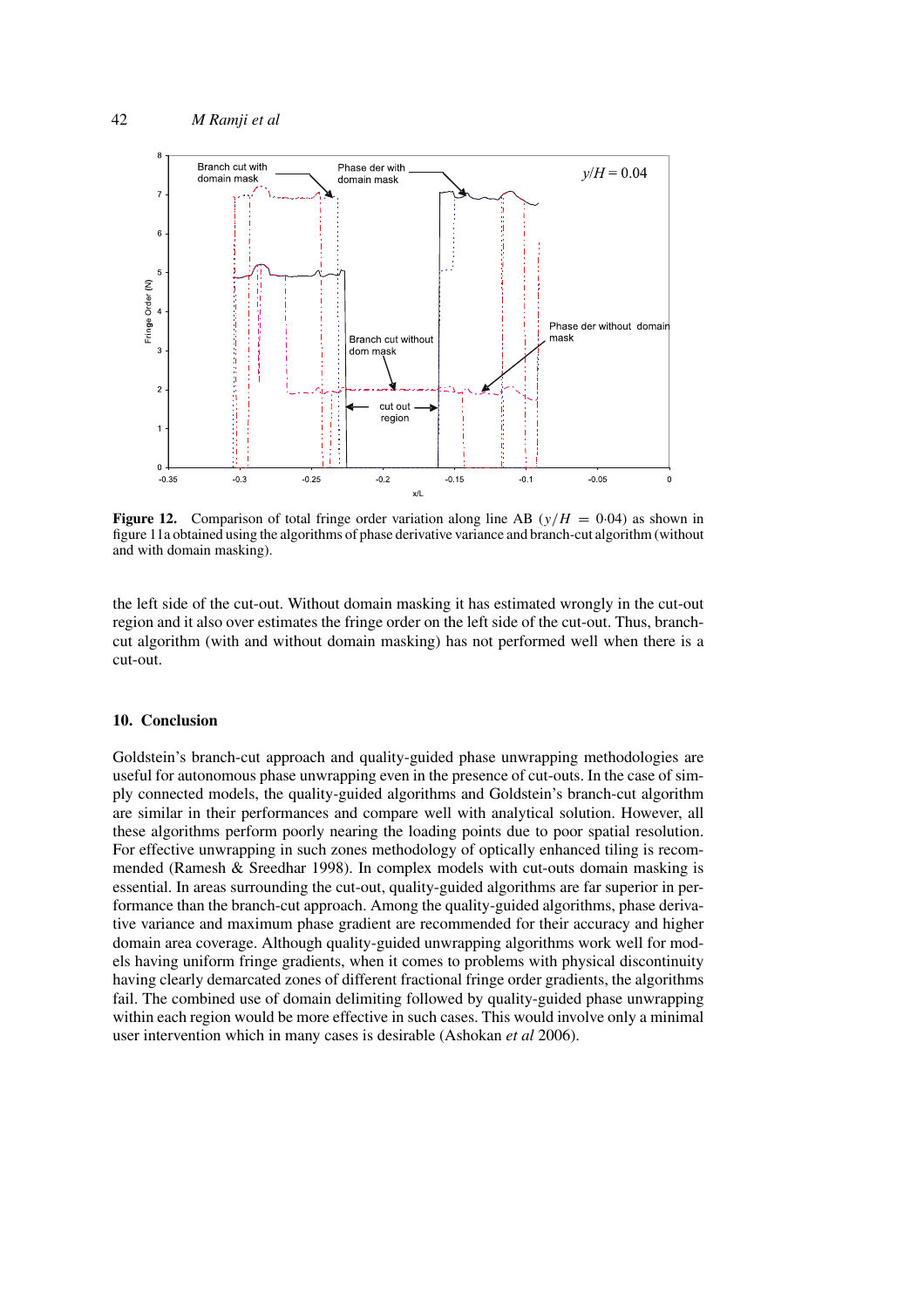#### **References**

- Ajovalasit A, Barone S, Petrucci G 1998 A method for reducing the influence of the quarter wave plate error in phase shifting photoelasticity. *J. Strain Analysis for Eng. Des.* 33(3): 207–216
- Ashokan K, Ramji M, RajaGuruprasath R, Ramesh K 2006 Autonomous isochromatic phase unwrapping by domain delimiting in digital photoelasticity. CD *Proc. VII Int. Conf. on Optoelectronics Fibre Optics and Photonics* (Photonics 2006), December 13–16, University of Hyderabad, Hyderabad, India
- Asundi A K, Wensen Z 1998 Fast phase-unwrapping algorithm based on a gray-scale mask and floodfill. *Appl. Opt.* 37(23): 5416–5420
- Bone D J 1991 Fourier fringe analysis: Two-dimensional phase unwrapping problem. *Appl. Opt.* 30(25): 3627–3632
- Ekman M J, Nurse A D 1998 Absolute determination of the isochromatic parameter by load-stepping photoelasticity. *Exp. Mech*. 38(3): 189–195
- Ghiglia D C, Mastin G A, Romero L A 1987 Cellular-automata method for phase unwrapping. *J. Opt. Soc. Am.* 4(1): 267–280
- Ghiglia D C and Pritt M D 1998 Two-dimensional phase unwrapping: Theory, algorithms and software. (US: Wiley-InterScience)
- Goldstein R M, Zebker H A, Werner C L 1988 Satellite radar interferometry: two-dimensional phase unwrapping. *RadioScience* 23(4): 713–720
- Huntley J M 1989 Noise-immune phase unwrapping algorithm. *Appl. Opt.* 28(15): 3268–3270
- Itoh 1982 Analysis of phase unwrapping problem. *Appl. Opt.* 21(14): 2470
- Jones I A, Wang P 2003 Complete fringe order determination in digital photoelasticity using fringe combination matching. *Strain* 39(3): 121–130
- Lim H, Xu W, Huang X 1995 Two new practical methods for phase unwrapping. *Proc. International Geoscience and Remote Sensing Symposium*, Tokyo, Japan, August 18–21, IEEE, Piscataway, NJ, 196–198
- Madhu K R, Ramesh K 2007 New boundary information encoding and auto seeding for effective phase unwrapping of specimens with cut-outs. *Strain* 43: 54–57
- Prashant P L, Madhu K R, Ramesh K 2004 New initiatives in phase unwrapping in digital photoelasticity. *Proc. Int. Conference on Experimental Mechanics*, Nov 29 - Dec 1, Singapore
- Quiroga J A, Gonzalez-Cano A 2000 Separation of isoclinics and isochromatics from photoelastic data with a regularised phase-tracking technique. *Appl. Opt.* 39(17): 2931–2940
- Quiroga J A, Gonzalez-Cano A, Bernabue E 1995 Phase unwrapping algorithm based on adaptive criterion. *Appl. Opt.* 34(14): 2560–2563
- Ramesh K 2000 Digital Photoelasticity: Advanced techniques and applications. (Berlin: Springer-Verlag)
- Ramesh K, Mangal S K 1999 Phase-shifting calculations in 2-D photoelasticity: revisited. *J. Aeronautical Soc. India* 52(2): 121–136
- Ramesh K, Sreedhar K 1998 Optically enhanced tiling (OET) in digital fringe pattern analysis. *Strain* 34(4): 133–134
- Sai Prasad V, Khode R K, Madhu K R, Ramesh K 2002 Phase unwrapping in digital photoelasticity by tiling. *Proc. of Int. Symposium on Experimental Mechanics*, Dec 28–30, Taipei, Taiwan
- Sai Prasad V, Madhu K R, Ramesh K 2004 Towards effective phase unwrapping in digital photoelasticity. *Optics and Lasers in Eng.* 42: 421–436
- Sai Prasad V, Ramesh K 2003 Background intensity effects on various phase shifting techniques in photoelasticity. *Proc. Conference on Optics and Photonics in Engineering*, Jan 6–8, NSIT, New Delhi
- Servin M, Quiroga J A 2001 Isochromatics demodulation from a single image using the regularised phase tracking technique. *J. Modern Opt.* 48(3): 521–531
- Siegmann P, Backman D, Patterson E A 2005 A robust approach to demodulating and unwrapping phase-stepped photoelastic data. *Exp. Mech.* 45(3): 278–289